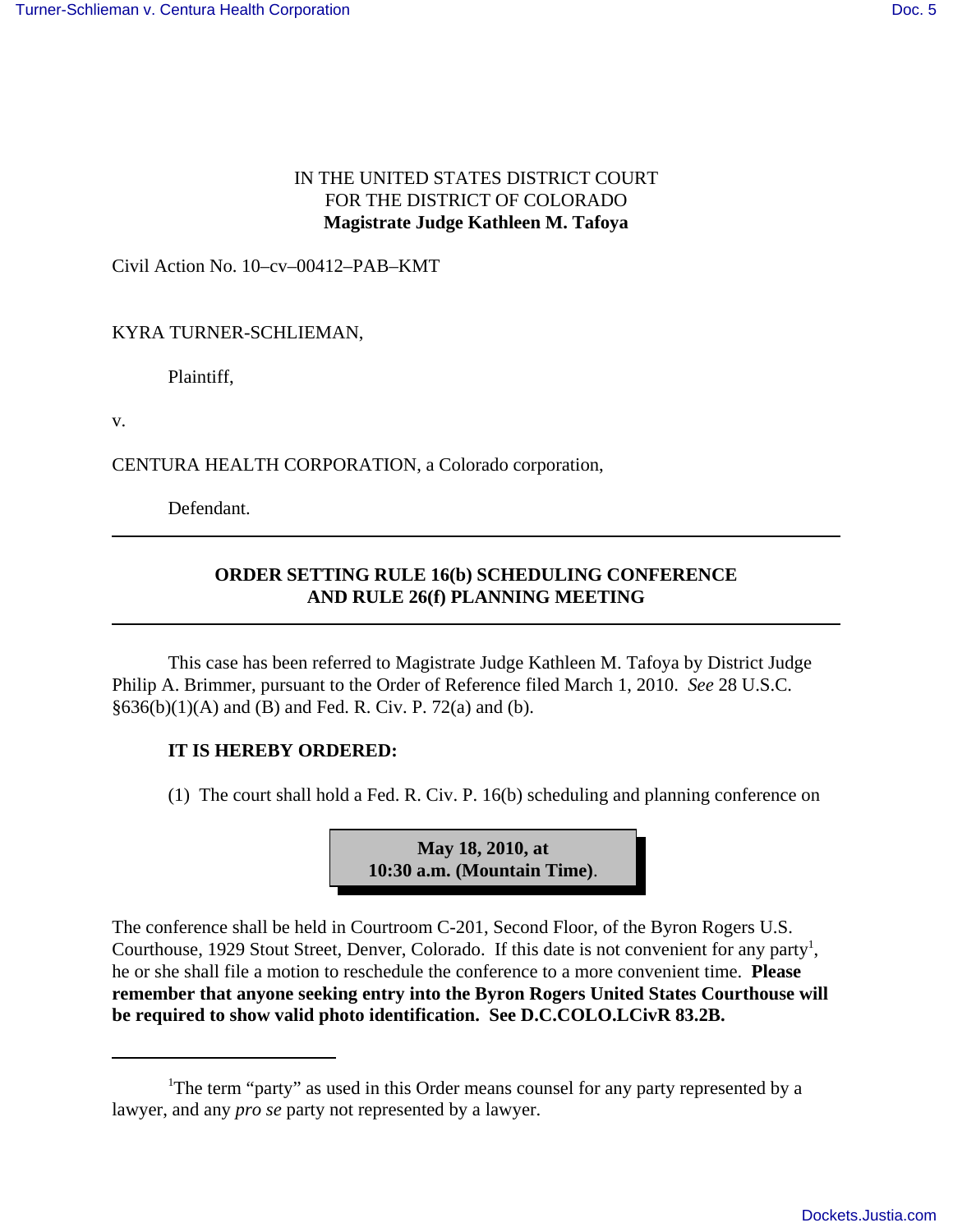A copy of instructions for the preparation of a scheduling order and a form scheduling order can be downloaded from the Court's website at www.co.uscourts.gov/forms-frame.htm (Click on "Civil Forms" in the blue box at the top of the screen and scroll down to the bold heading "Standardized Order Forms"). Parties shall prepare the proposed scheduling order in accordance with the Court's form.

The parties shall submit their proposed scheduling order, pursuant to District of Colorado Electronic Case Filing ("ECF") Procedures V.L., on or before:

> **5:00 p.m. (Mountain Time) on May 11, 2010.**

Attorneys and/or *pro se* parties not participating in ECF shall submit their proposed scheduling order on paper to the Clerk's Office. However, if any party in the case is participating in ECF, it is the responsibility of that party to submit the proposed scheduling order pursuant to the District of Colorado ECF Procedures.

The plaintiff shall notify all parties who have not yet entered an appearance of the date and time of the scheduling/planning conference, and shall provide a copy of this Order to those parties.

(2) In preparation for the scheduling/planning conference, the parties are directed to confer in accordance with Fed. R. Civ. P. 26(f), on or before:



The court strongly encourages the parties to meet face to face, but should that prove impossible, the parties may meet by telephone conference. All parties are jointly responsible for arranging and attending the Rule 26(f) meeting.

During the Rule 26(f) meeting, the parties shall discuss the nature and basis of their claims and defenses and the possibilities for a prompt settlement or resolution of the case, make or arrange for the disclosures required by Fed. R. Civ. P. 26(a)(1), and develop their proposed scheduling/discovery plan. The parties should also discuss the possibility of informal discovery, such as conducting joint interviews with potential witnesses, joint meetings with clients, depositions via telephone, or exchanging documents outside of formal discovery.

In those cases in which: (i) the parties' substantive allegations involve extensive computer-generated records; (ii) a substantial amount of disclosure or discovery will involve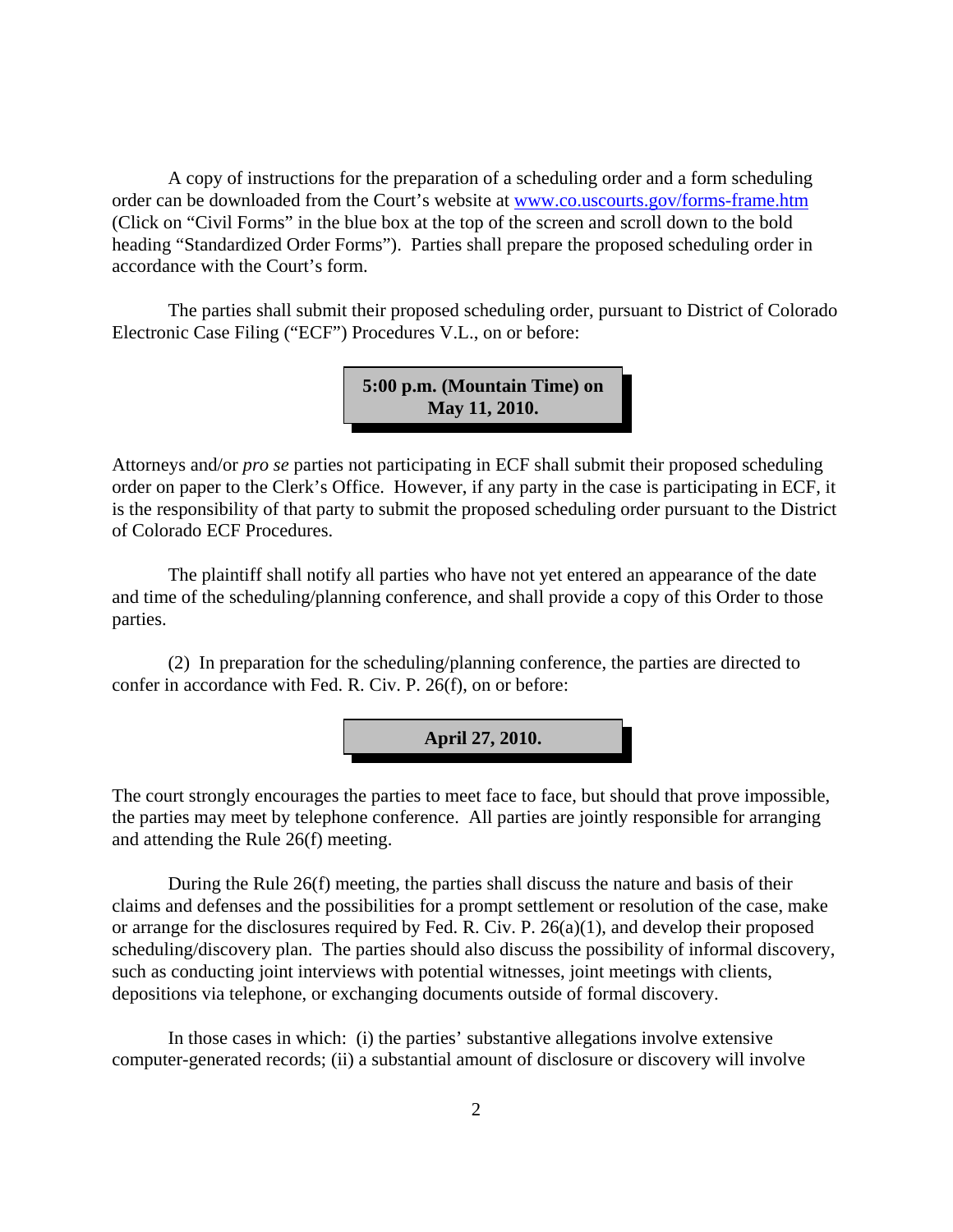information or records in electronic form (*i.e.,* e-mail, word processing, databases); (iii) expert witnesses will develop testimony based in large part on computer data and/or modeling; or (iv) any party plans to present a substantial amount of evidence in digital form at trial, the parties shall confer regarding steps they can take to preserve computer records and data, facilitate computer-based discovery and who will pay costs, resolve privilege issues, limit discovery costs and delay, and avoid discovery disputes relating to electronic discovery. The parties shall be prepared to discuss these issues, as appropriate, in the proposed Scheduling Order and at the scheduling and planning conference.

These are the minimum requirements for the Rule 26(f) meeting. The parties are encouraged to have a comprehensive discussion and are required to approach the meeting cooperatively and in good faith. The parties are reminded that the purpose of the Rule 26(f) meeting is to expedite the disposition of the action, discourage wasteful pretrial activities, and improve the quality of any eventual trial through more thorough preparation. The discussion of claims and defenses shall be a substantive, meaningful discussion.

The parties are reminded that pursuant to Fed. R. Civ. P. 26(d), no discovery shall be sought prior to the Rule 26(f) meeting.

(3) The parties shall comply with the mandatory disclosure requirements of Fed. R. Civ. P.  $26(a)(1)$  on or before:



Counsel and parties are reminded that mandatory disclosure requirements encompass computerbased evidence which may be used to support claims or defenses. Mandatory disclosures must be supplemented by the parties consistent with the requirements of Fed. R. Civ. P. 26(e). Mandatory disclosures and supplementation are not to be filed with the Clerk of the Court.

(5) All parties are expected to be familiar with the United States District Court for the District of Colorado Local Rules of Practice (D.C.COLO.LCivR.). Copies are available from Office of the Clerk, United States District Court for the District of Colorado, or through the District Court's web site: www.cod.uscourts.gov.